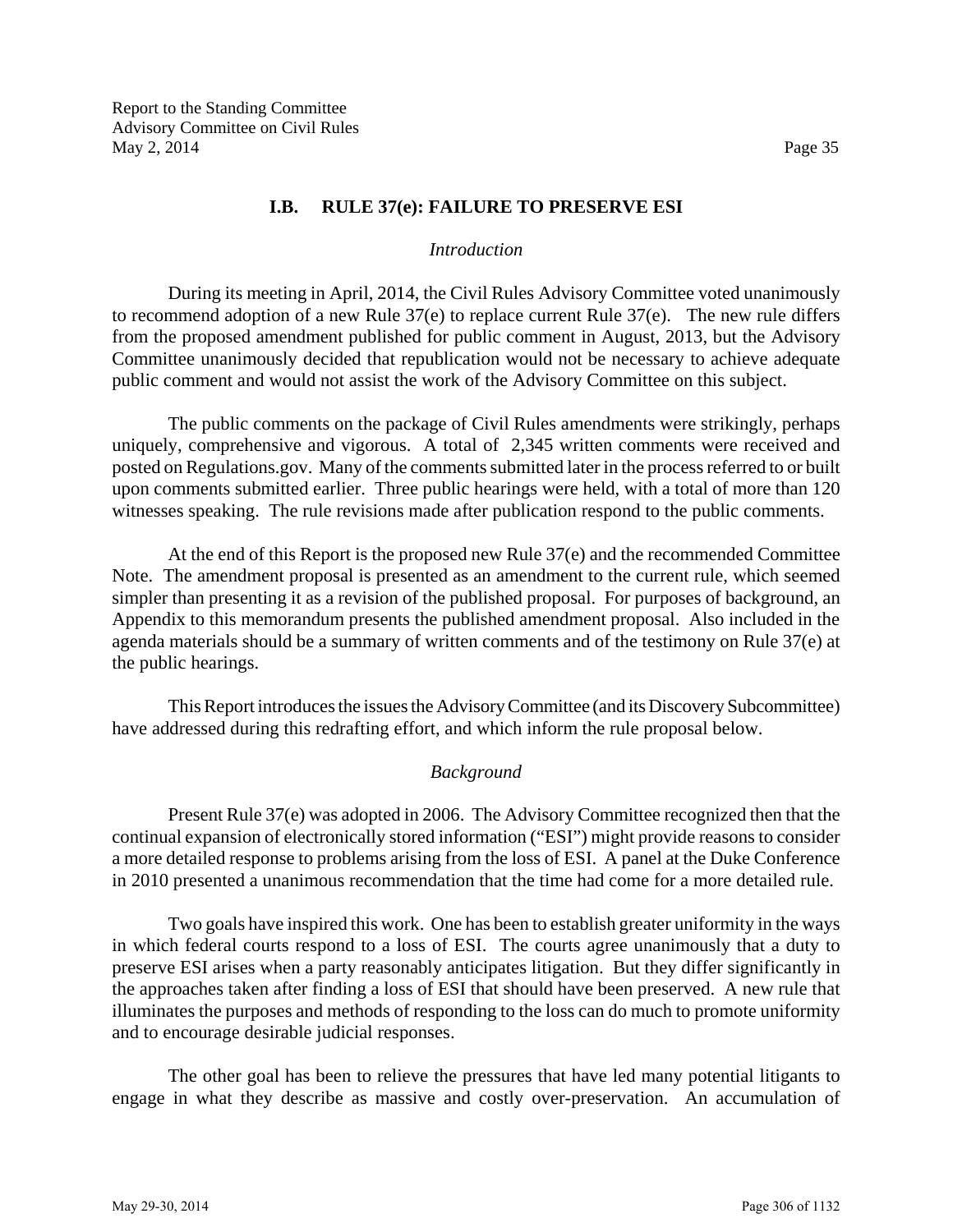information from many sources, including detailed examples provided in the public comments and testimony, persuasively supports the proposition that great costs are often incurred to preserve information in anticipation of litigation, including litigation that never is brought. Given the many other influences that bear on the preservation of ESI, however, it is not clear that a rule revision can provide complete relief on this front.

During the two years following the Duke Conference, the Subcommittee considered several basic approaches, including successive drafts that undertook to establish detailed preservation guidelines. These drafts started with an outline proposed by a Duke Conference panel, which called for specific rule provisions on when the duty to preserve arises, its scope and duration in advance of litigation, and the sanctions or other measures a court can take when information is lost. In the end, however, it became apparent that the range of cases in federal court is too broad and too diverse to permit such specific guidelines. The Subcommittee chose instead to pursue a different approach that addresses court actions in response to a failure to preserve information that should have been preserved in the anticipation or conduct of litigation.

Under this approach, as with present Rule 37(e), the proposed Rule 37(e) does not itself create a duty to preserve. The new rule takes the duty as it is established by case law. Cases uniformly hold that a duty to preserve information arises when litigation is reasonably anticipated. Although some comments urged that the rule should eliminate any duty to preserve before an action is actually filed, the Advisory Committee continues to believe that a rule so limited would result in the loss or destruction of much information needed for litigation. The Committee Note, responding to concerns expressed in the comments, also makes clear that this rule does not affect any commonlaw tort remedy for spoliation that may be established by state law.

# *The Published Rule 37(e) Proposal*

The published rule proposal is in the Appendix. It included a number of features that were modified after the public comment period. It relied on a distinction between curative measures and sanctions, invoking Rule  $37(b)(2)(A)$  as a source for the latter. The published proposal provided that a court could take steps to cure the loss of information such as permitting additional discovery, ordering curative measures, or ordering the party that lost the information to pay the reasonable expenses, including attorney's fees, caused by the loss. It provided that a court generally could not impose sanctions unless it found that the loss of information caused substantial prejudice and was willful or in bad faith. But it also provided that sanctions would be permissible without that finding of culpability in the rare case in which the loss "irreparably deprived a party of any meaningful opportunity to present or defend against the claims in the litigation." The proposed rule also included a list of factors to be applied in determining whether a party failed to retain information it should have retained in anticipation of litigation, and whether its failure was willful or in bad faith.

The invitation for comment included five questions: (1) whether the rule should be limited to ESI; (2) whether the rule should allow sanctions when the loss "irreparably deprived a party of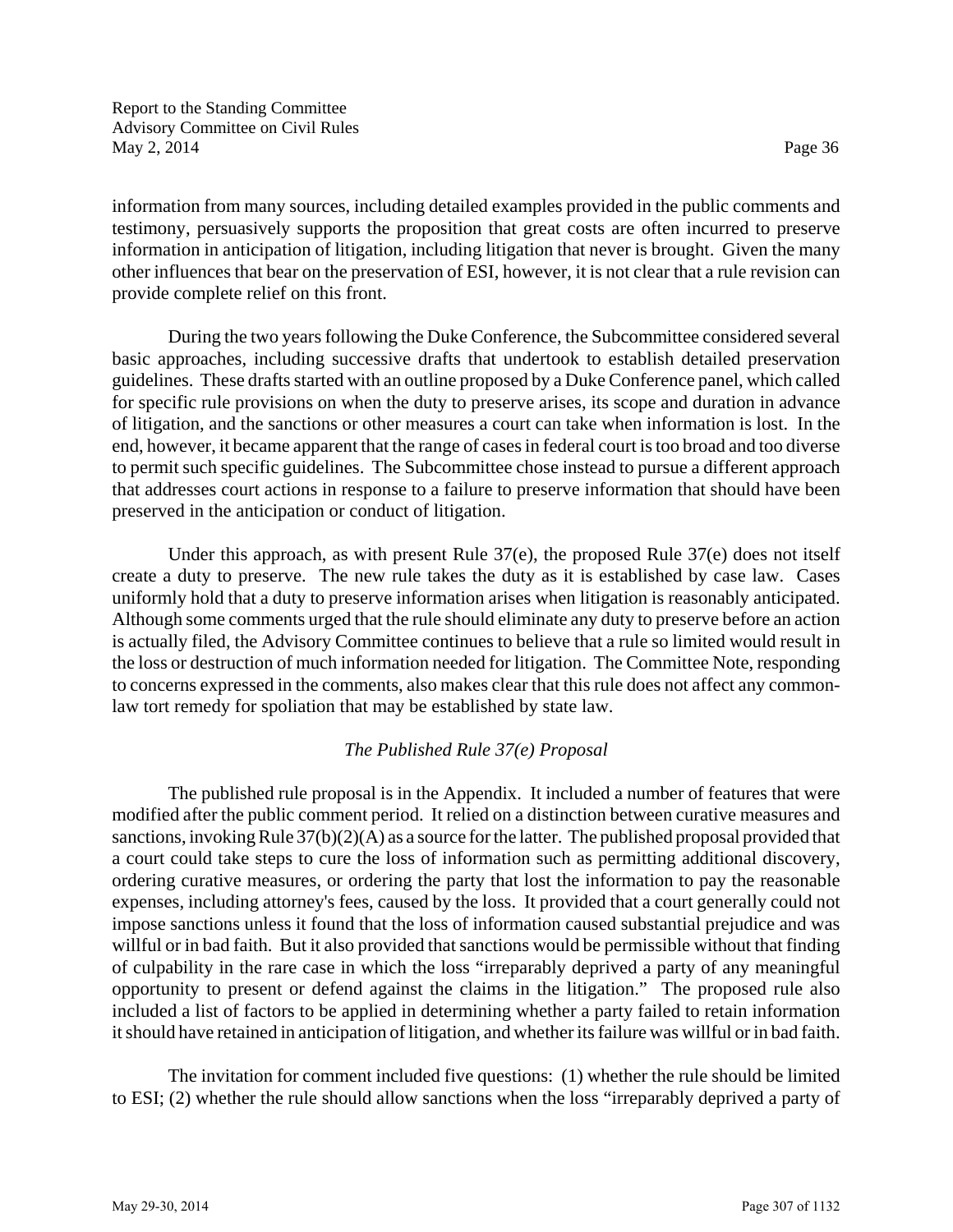any meaningful opportunity to present or defend against the claims in the litigation"; (3) whether present Rule 37(e) should be retained; (4) whether the phrase "substantial prejudice" as used in the rule proposal should be defined; and (5) whether the term "willful" should be defined.

As a review of the summary of comments shows, there was a great deal of comment about the language in the published proposal and these five questions. In particular, both the "willful" and "bad faith" standards for sanctions were questioned by many who commented. Many also argued that the "irreparably deprived" provision might "swallow the rule" by permitting judges to circumvent the culpability requirements for sanctions. Other comments stressed that the "substantial prejudice" standard for cases in which actions were proven to be "willful or in bad faith" was too demanding, and that those culpability requirements would be too difficult to satisfy in many cases.

#### *Modifications Based on Public Comments*

The Advisory Committee's Discovery Subcommittee began deliberating on appropriate reactions to the public comments with a half day meeting in Dallas immediately after the third public hearing. The Subcommittee held six conference calls after that meeting, carefully examining the issues raised by the public comments. Many of the public comments reinforced conclusions previously reached by the Subcommittee, while others provided valuable new insights. Some of the general conclusions will be addressed here, with more specific explanations provided in the discussion of specific rule recommendations.

The Advisory Committee remains firmly convinced that a rule addressing the loss of ESI in civil litigation is greatly needed. The explosion of ESI in recent years has affected all aspects of civil litigation; the preservation of ESI is a major issue confronting parties and courts; and the loss of ESI has produced a bewildering array of court cases.

Loss of electronically stored information has produced a significant split in the circuits. Some circuits, like the Second, hold that adverse inference jury instructions (viewed by most as a serious sanction) can be imposed for the negligent or grossly negligent loss of ESI. Other circuits, like the Tenth, require a showing of bad faith before adverse inference instructions can be given. The public comments credibly demonstrate that persons and entities over-preserve ESI out of fear that some might be lost, their actions with hindsight might be viewed as negligent, and they might be sued in a circuit that permits adverse inference instructions or other serious sanctions on the basis of negligence. Resolving this circuit split with a more uniform approach to lost ESI remains a primary objective of the Advisory Committee. The Advisory Committee is satisfied that the new proposed rule will resolve the circuit split.

At the same time, the public comments made the Advisory Committee more sensitive to the need to preserve a broad range of trial court discretion for dealing with lost ESI. Among other steps after its Dallas meeting, the Discovery Subcommittee took an intensive look at cases addressing the loss of information relevant to litigation. The public comments and this analysis highlighted the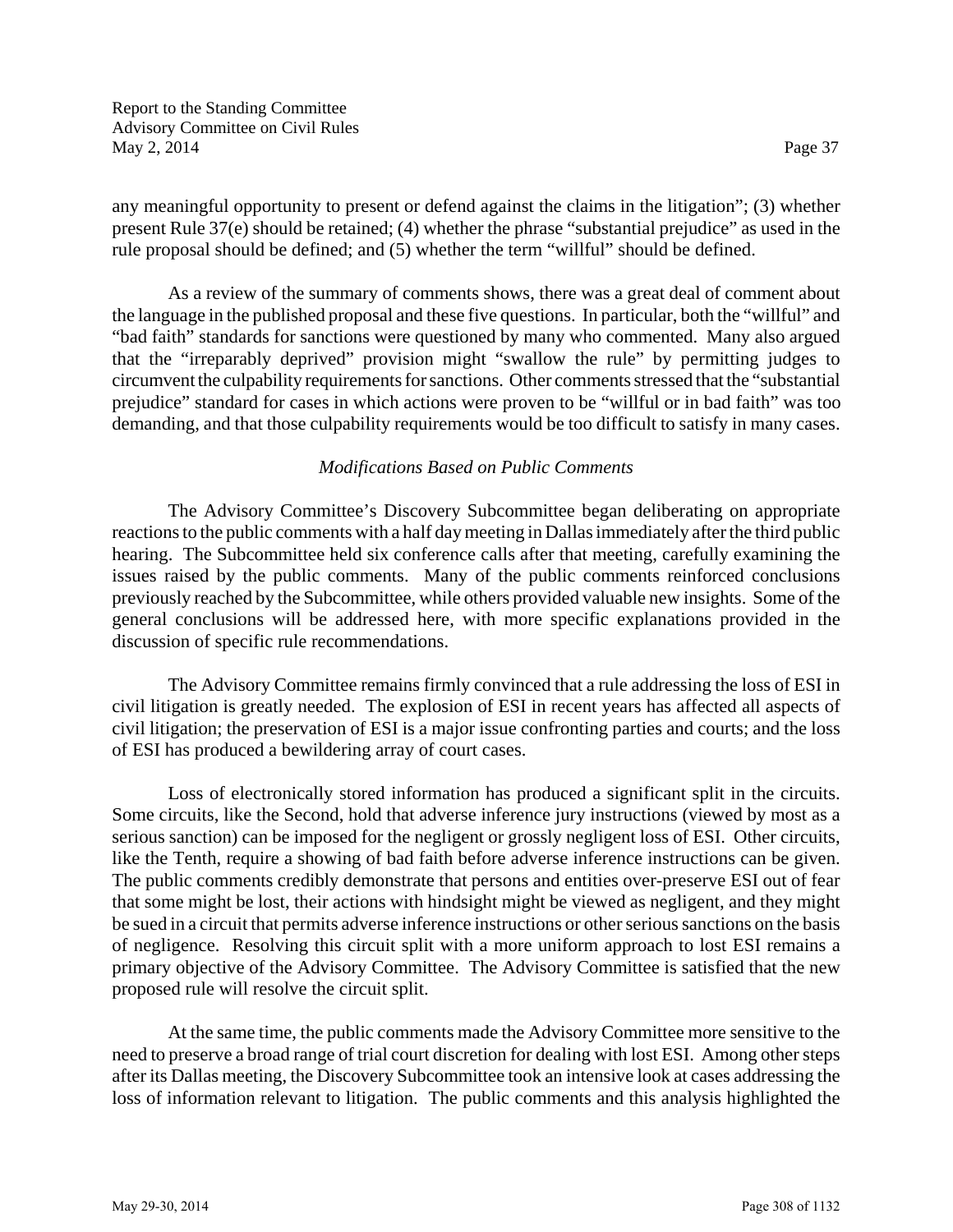wide variety of situations faced by trial courts and litigants when information is lost, and strongly underscored the need to preserve broad trial court discretion in fashioning curative remedies. The revised rule proposal therefore retains such discretion.

The public comments also made clear that the explosion of ESI will continue and even accelerate. One industry expert reported to the Advisory Committee that there will be some 26 billion devices on the Internet in six years — more than three for every person on earth. Significant amounts of ESI will be created and stored not only by sophisticated entities with large IT departments, but also by unsophisticated persons whose lives are recorded on their phones, tablets, eye glasses, cars, social media pages, and tools not even presently foreseen. Most of this information will be stored somewhere in the "cloud," complicating the preservation task. In other words, the litigation challenges created by ESI and its loss will increase, not decrease, and will affect unsophisticated as well as sophisticated litigants. The need for broad trial court discretion in dealing with these challenges will likewise increase. The Advisory Committee accordingly concluded that the published proposal's approach of limiting virtually all forms of "sanctions" to a showing of both substantial prejudice and willfulness or bad faith was too restrictive.

The value of preserving judicial flexibility was reinforced by a related conclusion. One reason for significantly limiting sanctions was to reduce the costly over-preservation that had been emphasized by many; the hope was that reducing the risk of sanctions would correspondingly reduce the incentives for over-preservation. The Advisory Committee continues to believe that this is a worthwhile goal, but has realized that the savings to be achieved from reducing over-preservation are quite uncertain. Many who commented noted their high costs of preservation, but none was able to provide any precise prediction of the amount that would be saved by reducing the fear of sanctions. And many incentives for significant preservation will remain — the need for the information in everyday business operations, preservation obligations imposed by statutes and regulations rather than the prospect of litigation, and the desire to preserve information that could be helpful in litigation. So the potential savings from reducing over-preservation, although still worth pursuing, are too uncertain to justify seriously limiting trial court discretion.

The Advisory Committee also concluded that any reference in the new rule to "sanctions," or to Rule 37(b)(2)(A) as a source of sanctions, should be deleted. The Advisory Committee concluded that allowing curative measures was clearly appropriate for the loss of ESI, and found that drafting a rule became quite complicated if it sought to distinguish between curative measures and sanctions. Another concern was that the sanctions listed in Rule 37(b)(2)(A) are justifiably called sanctions because they result from disobeying a court order, whereas the same measures in other settings might rightly be viewed as curative. Some of the  $(b)(2)(A)$  sanctions, further, seem inapposite to failure to preserve information in the absence of a court order — for example, (iv) "staying further proceedings until the order is obeyed" and (vii) contempt.

Further questions were raised during the public comment period about the references in the published draft to "substantial prejudice" and "willful or in bad faith." Many comments urged that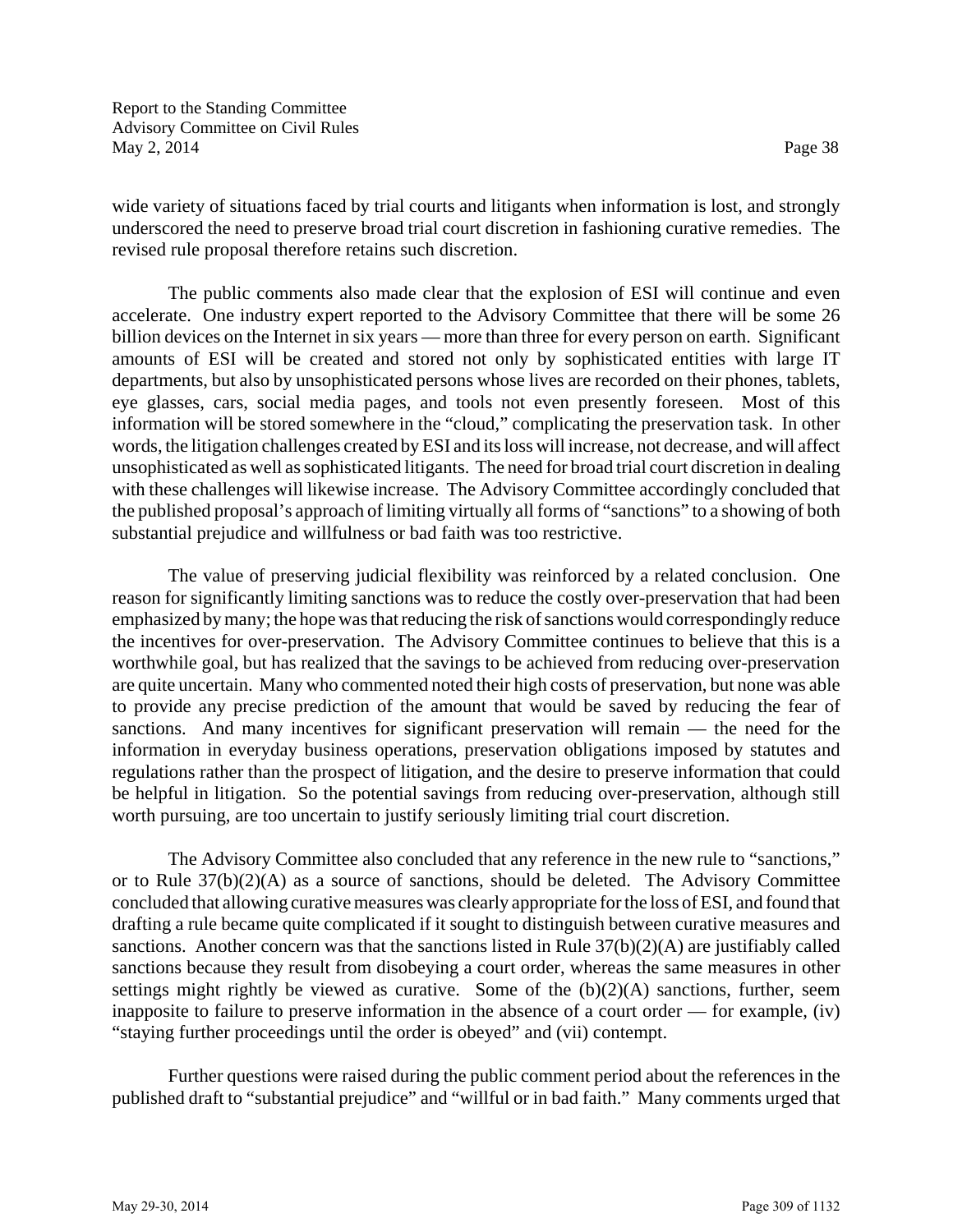further definitions should be adopted. Particularly forceful concerns were raised about the use of the word "willful." Depending on the context, "willful" has been defined by courts in many different ways. Under some definitions, willfulness could be found from an act intentionally done even though there was no thought about the effect on information that should be preserved for anticipated or pending litigation. A party, for example, might "willfully" trade in a smart phone without any thought about preserving the information stored in it. Nor did "bad faith" entirely escape criticism.

The published provision that allowed sanctions when the loss of information "irreparably deprived a party of any meaningful opportunity to present or defend against the claims in the litigation" drew particular criticism. Many expressed concern that it risked undoing the attempt to limit "sanctions" to circumstances of substantial prejudice and either willfulness or bad faith. "[I]rreparably deprived" and "any meaningful opportunity to present or defend against the claims in the litigation" were said to lie in the eye of the beholder. A judge who is not prepared to find willfulness or bad faith might seize on these phrases to justify sanctions in circumstances not covered by what was intended to be a very narrow exception to the requirements of substantial prejudice and willfulness or bad faith.

Although the Rule 37(e) proposal authorizes a wider range of measures to cure demonstrated prejudice, it carefully cabins use of several very severe measures — presuming that the lost information was unfavorable to the party that lost it, giving the jury an instruction that it may or must presume that the information was unfavorable, dismissing the action, or entering a default judgment. These measures may be used only on a finding that the party lost the information with the intent to deprive another party of its use in the litigation. As specified in the revised Committee Note, the rule rejects the view of such cases as *Residential Funding Corp. v. DeGeorge Financial Corp*., 306 F.3d 99 (2d Cir. 2002), that would permit adverse-inference instructions on the basis of negligence or gross negligence.

Finally, after much discussion, the Advisory Committee concluded that the list of "factors" specified in Rule 37(b)(2) of the published proposal was unnecessary and might cause confusion. Accordingly those rule provisions were removed, but Committee Note language retains a discussion of how several of those considerations might affect the application of the revised rule.

# *The Rule in Detail*

# *Limiting the Rule to ESI*

The Advisory Committee recommends that the rule be limited to ESI. That is the subject that launched this venture in the first place, and it clearly is the subject which most requires uniform guidance. Review of numerous cases led to the conclusion that the law of spoliation for non-ESI is well developed and long-standing, and should not be supplanted without good reason. There was little complaint about this body of law as applied to information other than ESI, and the Advisory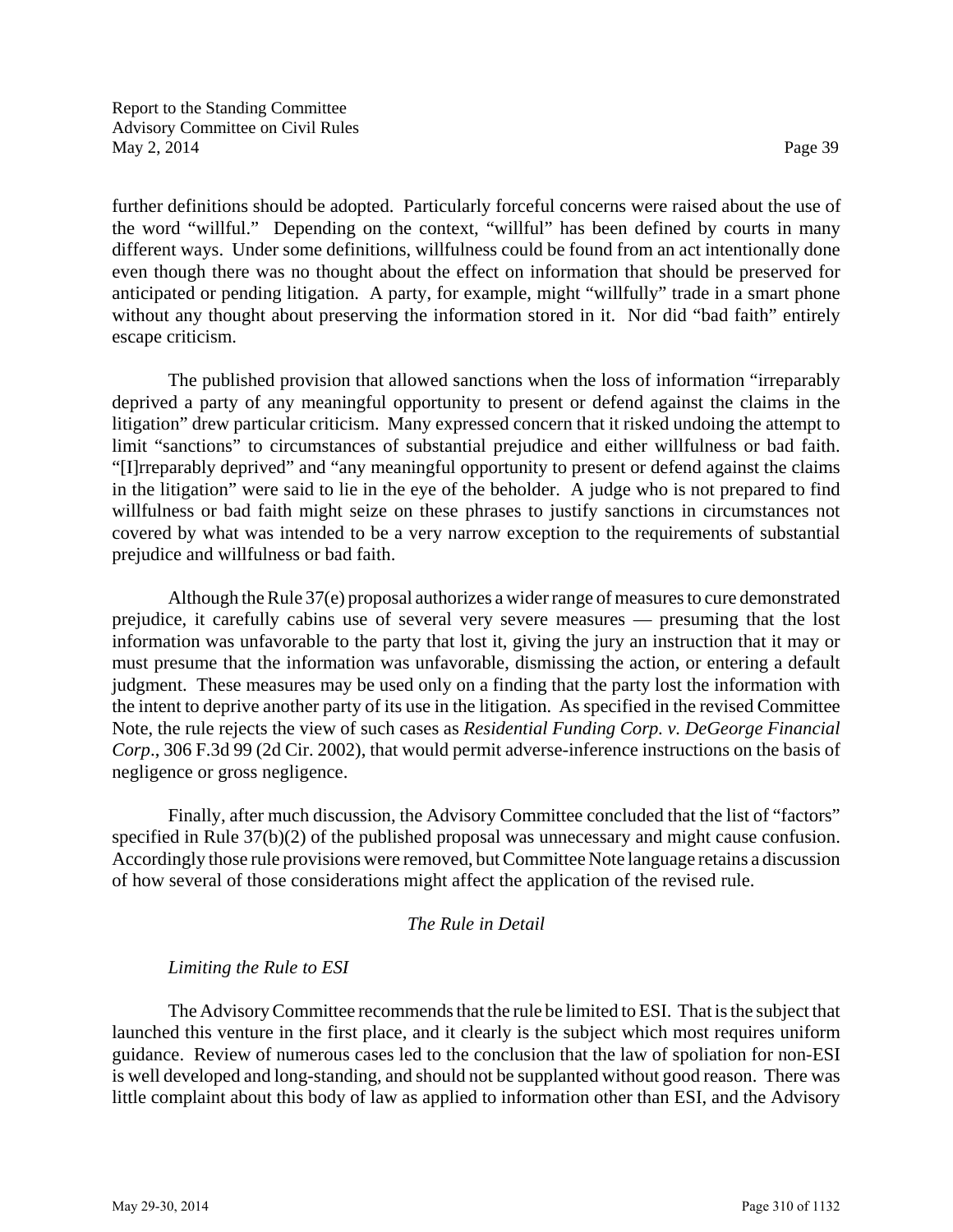Committee concluded that this law should be left undisturbed by a new rule designed to address the unprecedented challenges presented by ESI.

The Advisory Committee recognizes that its decision to confine Rule 37(e) to ESI could be debated. Some contend that there is no principled basis for distinguishing ESI from other forms of evidence, such as hard-copy documents, at least in terms of the approaches set out in Rule 37(e). But repeated efforts have shown that it is very difficult to craft a rule that deals with failure to preserve tangible things. The classic case is *Silvestri v. General Motors Corp.*, 271 F.3d 583 (4th Cir. 2001), which upheld dismissal of the action after the plaintiff failed to preserve the allegedly defective airbag. The published proposal — which was not limited to ESI — sought to accommodate such cases by allowing "sanctions" if a party's actions in failing to preserve information "irreparably deprived a party of any meaningful opportunity to present or defend against the claims in the litigation." As already noted, this provision drew many comments suggesting that it opened the door to avoiding the limits otherwise imposed on "sanctions." Limiting the new rule to ESI avoids this complication.

In addition, there are some pertinent practical distinctions between ESI and other kinds of evidence. ESI is created in volumes previously unheard of and often is duplicated in many places. The potential consequences of its loss in one location often will be less severe than the consequences of the loss of tangible evidence. ESI also is deleted or modified on a regular basis, frequently with no conscious action on the part of the person or entity that created it. These practical distinctions, the difficulty of writing a rule that covers all forms of evidence, and an appropriate respect for the spoliation law that has developed over centuries to deal with the loss of tangible evidence, all persuaded the Advisory Committee that the new Rule 37(e), like the present Rule 37(e), should be limited to ESI.

The Advisory Committee recognizes that the dividing line between ESI and other evidence may in some instances be unclear. But it concludes that courts are well equipped to deal with this dividing line on a case-by-case basis, and that the reasons for limiting the rule to ESI outweigh the potential complication presented by this issue.

#### *Reasonable steps to preserve*

The revised rule applies if ESI "that should have been preserved in the anticipation or conduct of litigation of litigation is lost because a party failed to take reasonable steps to preserve it." The rule calls for reasonable steps, not perfection, in preserving ESI, and is thus consistent with other rules on related subjects. For example, Fed. R. Evid. 502(b)(2), dealing with inadvertent disclosure of material that is privileged or work-product material, focuses on whether "the holder of the privilege or protection took reasonable steps to prevent disclosure," and Rule 502(b)(3) asks whether the privilege holder "promptly took reasonable steps to rectify the error."

Revised Rule 37(e) adopts the same approach to preservation for use in litigation. As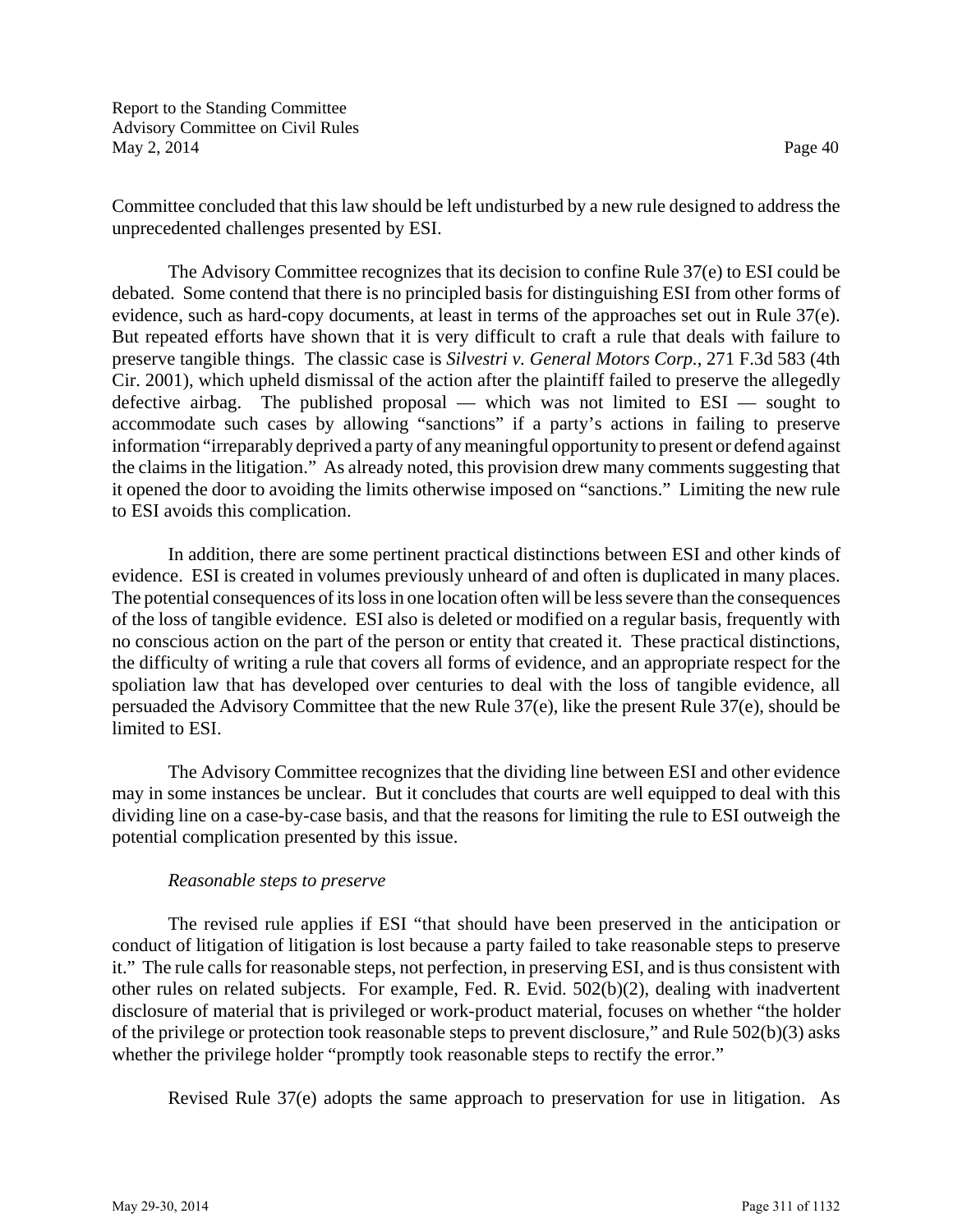explained in the Committee Note, determining the reasonableness of the steps taken includes consideration of party resources and the proportionality of the efforts to preserve. The Note also recognizes that the party's sophistication with regard to litigation may bear on whether it should have realized what should be preserved.

# *Restoration or replacement of Lost ESI*

If reasonable steps were not taken, and information was lost as a result, the rule directs that the next focus should be on whether the lost information can be restored or replaced through additional discovery. As the Committee Note explains, nothing in this rule limits the court's powers under Rules 16 and 26 to order discovery to achieve this purpose. In particular, discovery regarding sources of ESI that might otherwise be regarded as inaccessible or allocation of expenses might be important. At the same time, however, the quest for lost information should take account of whether the lost information likely is only marginally relevant or duplicative of other information that remains available.

### *(e)(1)*

Proposed Rule 37(e)(1) provides that the court may:

upon finding prejudice to another party from loss of the information, order measures no greater than necessary to cure the prejudice.

This proposal preserves broad trial court discretion to cure prejudice caused by the loss of ESI that cannot be remedied by restoration or replacement of the lost information. Unlike the published preliminary draft, it adds a limit urged by many of the comments – that the measures be no greater than necessary to cure the prejudice. As the Note also makes clear, a court is not required to exhaust all possibilities of curing prejudice.

Proposed  $(e)(1)$  says that the court must find prejudice to order corrective measures, but it does not say which party bears the burden of proving prejudice. Many comments raised concerns about assigning such burdens, noting that it is often difficult for a party to prove it was prejudiced by the loss of information it has never seen. Under the proposed rule, each party is responsible for providing such information and argument as it can; the court may draw on its experience in addressing this or similar issues, and may ask one or another party, or all parties, for further information.

This proposed rule departs from the published proposal's approach of limiting all "sanctions" under Rule 37(b)(2)(A) to a showing of substantial prejudice and bad faith. It preserves the trial court's ability to use some measures included in Rule 37(b)(2)(A) to cure prejudice. For example, in cases of serious prejudice, a court may preclude a party from presenting evidence or deem some facts as having been established. *See* Rule 37(b)(2)(A)(i); (ii). The proposed rule does not attempt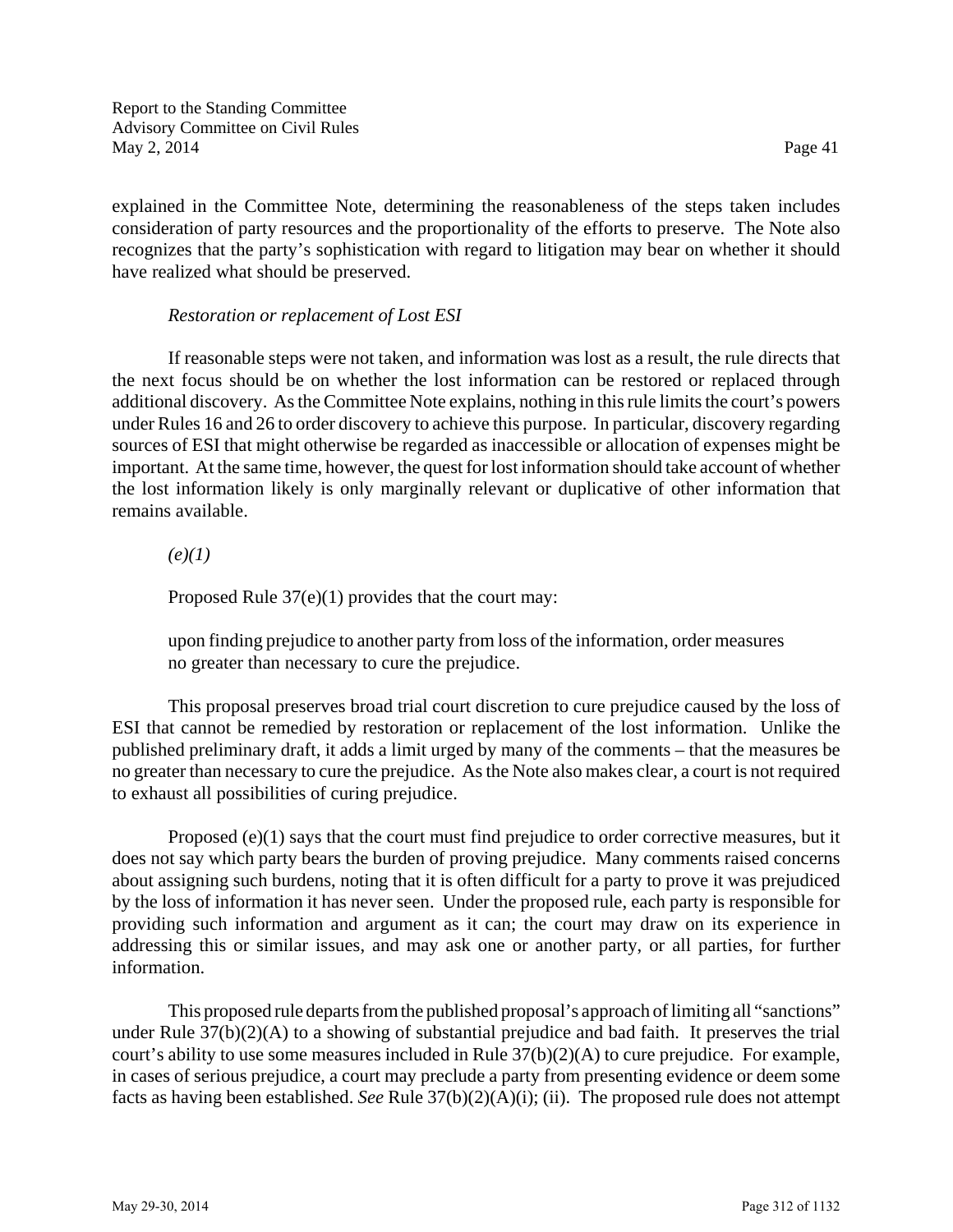to draw fine distinctions as to the measures a trial court may use to cure prejudice under  $(e)(1)$ , but instead limits those measures in three more general ways — measures under (e)(1) require a finding of prejudice, the measures must be no greater than necessary to cure the prejudice, and the court may not impose the severe measures limited by (e)(2) unless it makes a finding that the party acted with the intent to deprive another party of the information's use in the litigation. Finally, because  $(e)(1)$ measures are not "sanctions," there should be no concerns about whether they raise professional responsibility issues.

*(e)(2)*

Proposed (e)(2) provides that the court may:

- (2) only upon finding that the party acted with the intent to deprive another party of the information's use in the litigation:
	- (A) presume that the lost information was unfavorable to the party;
	- (B) instruct the jury that it may or must presume the information was unfavorable to the party; or
	- (C) dismiss the action or enter a default judgment.

A primary purpose of this provision is to eliminate the circuit split on when a court may give an adverse inference jury instruction for the loss of ESI. As noted above, some circuits permit such instructions upon a showing of negligence or gross negligence, while others require a showing of bad faith. Subdivision (e)(2) resolves the circuit split by permitting adverse inference instructions only on a finding that the party "acted with the intent to deprive another party of the information's use in the litigation." This intent requirement is akin to bad faith, but is defined even more precisely. The Advisory Committee views this definition as consistent with the historical rationale for adverse inference instructions.

The Advisory Committee's Discovery Subcommittee carefully analyzed the existing cases on the use of adverse inference instructions. Such instructions historically have been based on a logical conclusion — when a party destroys evidence for the purpose of preventing another party from using it in litigation, one reasonably can infer that the evidence was unfavorable to the destroying party. Why else would the party have destroyed it? Some courts hold to this traditional rationale and limit adverse inference instructions to instances of bad faith loss of the information. *See, e.g., Aramburu v. Boeing Co.*, 112 F.3d 1398, 1407 (10th Cir. 1997) ("The adverse inference must be predicated on the bad faith of the party destroying the records. Mere negligence in losing or destroying records is not enough because it does not support an inference of consciousness of a weak case.")(citations omitted).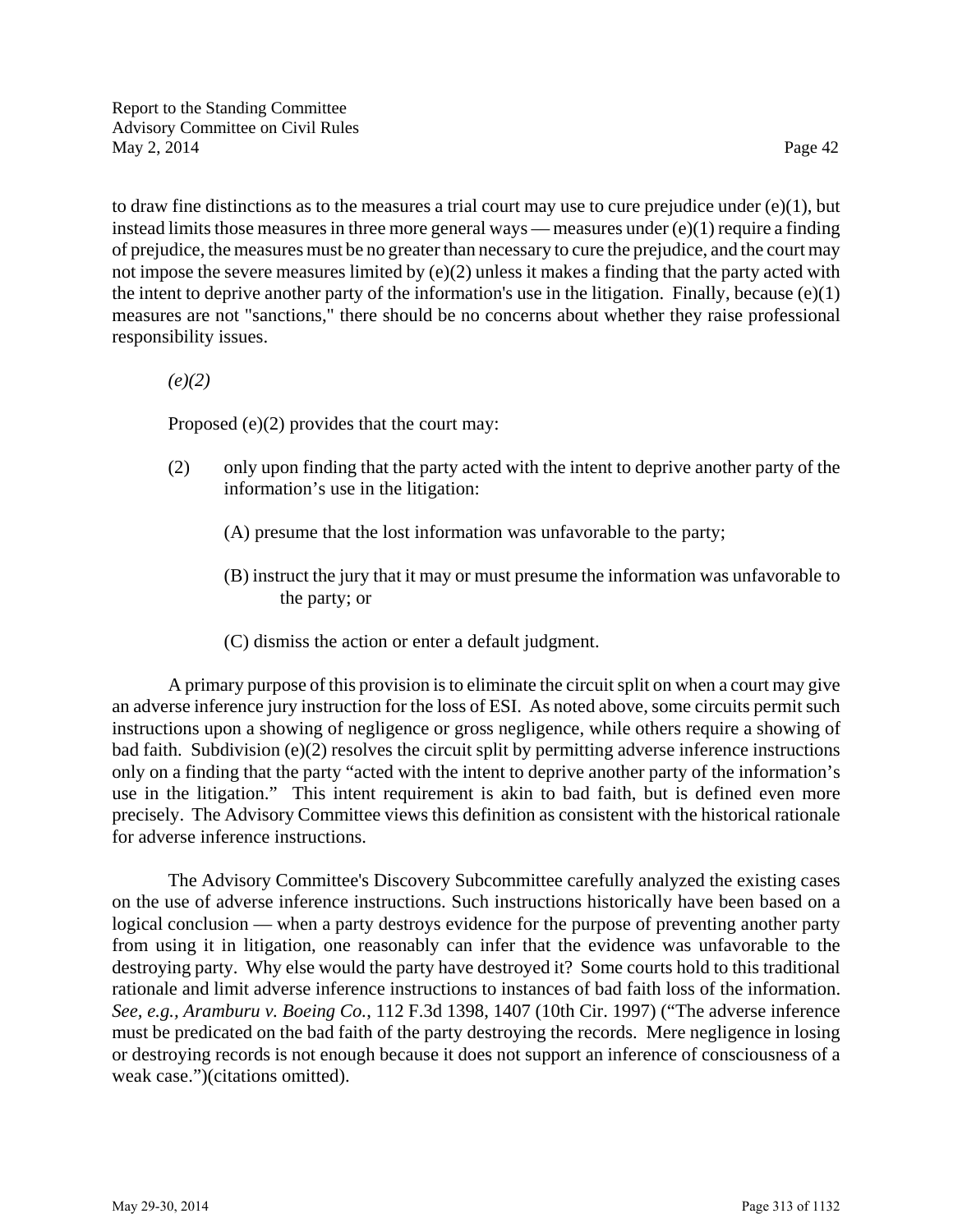Circuits that permit adverse inference instructions on a showing of negligence or gross negligence adopt a different rationale — that the adverse inference restores the evidentiary balance, and that the party that lost the information should bear the risk that it was unfavorable. *See, e.g., Residential Funding Corp. v. DeGeorge Finan. Corp.*, 306 F.3d 99 (2d Cir. 2002). Although this approach has some logical appeal, the Advisory Committee has several concerns with this approach when applied to ESI. First, negligently lost information may have been favorable or unfavorable to the party that lost it. Consequently, an adverse inference may do far more than restore the evidentiary balance; it may tip the balance in ways the lost evidence never would have. Second, in a world where ESI is more easily lost than tangible evidence, particularly by unsophisticated parties, the sanction of an adverse inference instruction imposes a heavy penalty for losses that are likely to become increasingly frequent as ESI multiplies exponentially and moves to the "cloud." Third, permitting an adverse inference for negligence creates powerful incentives to over-preserve, often at great cost. Fourth, the ubiquitous nature of ESI and the fact that it often may be found in many locations presents less risk of severe prejudice from negligent loss than may be present due to the loss of tangible things or hard-copy documents.

These reasons have caused the Advisory Committee to conclude that the circuit split, at least with respect to ESI, should be resolved in favor of the traditional reasons for an adverse inference. ESI-related adverse inferences drawn by courts when ruling on pretrial motions or ruling in bench trials, and adverse inference jury instructions, should be limited to cases where the party who lost the ESI did so with an intent to deprive the opposing party of its use in the litigation. Subdivision (e)(2) extends the logic of the mandatory adverse-inference instruction to the even more severe measures of dismissal or default. The Advisory Committee thought it anomalous to allow dismissal or default in circumstances that do not justify the instruction.

A difficult drafting issue presented by  $(e)(2)$  arises from the multiplicity of instructions that may be available to guide a jury's consideration of a failure to preserve ESI. Subdivision (e)(2) covers any instruction that directs or permits the jury to infer from the loss of information that the information was in fact unfavorable to the party that lost it. The subdivision does not apply to jury instructions that do not involve such an inference. For example, subdivision (e)(2) would not prohibit a court from allowing the parties to present evidence to the jury concerning the loss and likely relevance of information and instructing the jury that it may consider that evidence, along with all the other evidence in the case, in making its decision. These measures, which would not involve instructing a jury it may draw an adverse inference from loss of information, would be available under subdivision  $(e)(1)$  if no greater than necessary to cure prejudice. In addition, subdivision (e)(2) does not limit the discretion of courts to give traditional missing evidence instructions based on a party's failure to present evidence it has in its possession at the time of trial. These issues are examined in the Committee Note.

Subdivision (e)(2) does not include an express requirement that the court find prejudice to the party deprived of the information. This is because the adverse inference permitted under this section can itself satisfy the prejudice requirement: if a court or jury infers the lost information was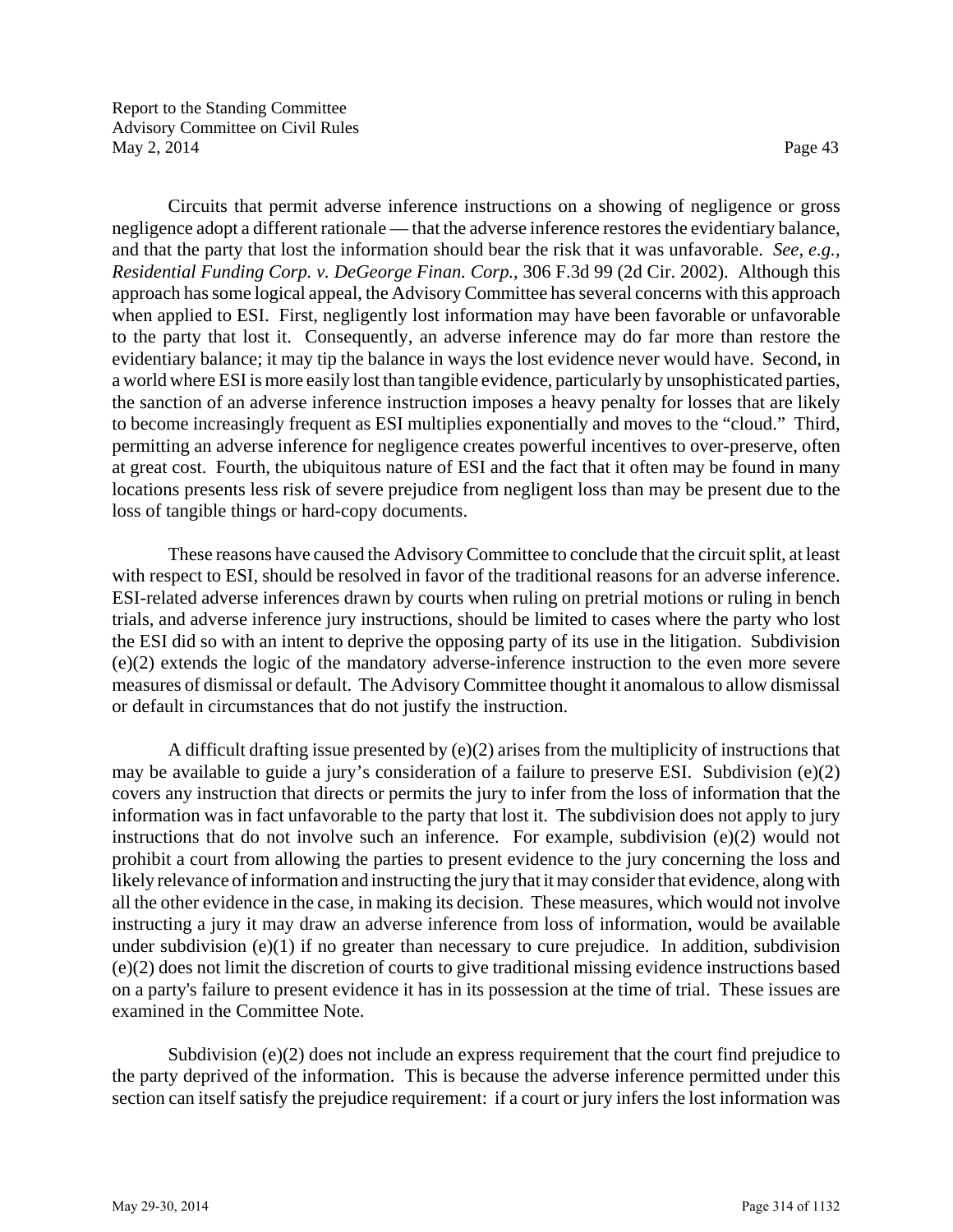unfavorable to the party that lost it, the same inference suggests that the opposing party was prejudiced by the loss. An express prejudice requirement is also omitted because there may be rare cases where a court concludes that a party's conduct is so reprehensible that serious measures should be imposed even in the absence of prejudice. In such rare cases, however, the court must still find the intent specified in subdivision (e)(2).

*Factors in published Rule 37(e)(2)*

The published proposal included a list of factors that it said the court should employ in determining whether a party should have retained information and whether it lost the information willfully or in bad faith. Proposed Rule 37(e)(2) was as follows:

- (2) *Factors to be considered in assessing a party's conduct.* The court should consider all relevant factors in determining whether a party failed to preserve discoverable information that should have been preserved in the anticipation or conduct of litigation, and whether the failure was willful or in bad faith. The factors include:
	- (A) the extent to which the party was on notice that litigation was likely and that the information would be discoverable;
	- (B) the reasonableness of the party's efforts to preserve the information;
	- (C) whether the party received a request to preserve information, whether the request was clear and reasonable, and whether the person who made it and the party consulted in good faith about the scope of preservation;
	- (D) the proportionality of the preservation efforts to any anticipated or ongoing litigation; and
	- (E) whether the party timely sought the court's guidance on any unresolved disputes about preserving discoverable information.

This list of factors received much attention during the public comment period. Some saw the factors as providing useful guidance to parties trying to determine what to preserve, and to courts presented with motions under the rule. But many others raised substantial concerns about whether the list was incomplete and possibly misleading. Some factors received particular criticism. Factor (C), for example, raised concerns about whether some courts might read it as requiring compliance with even extremely unreasonable demands to preserve. Factor (E) was criticized on the ground that it offered no help to a party faced with a preservation decision before suit was filed, and also on the ground that it might promote motion practice once a case has commenced.

The arguments against lists of factors are familiar. The list may be mistaken as exclusive,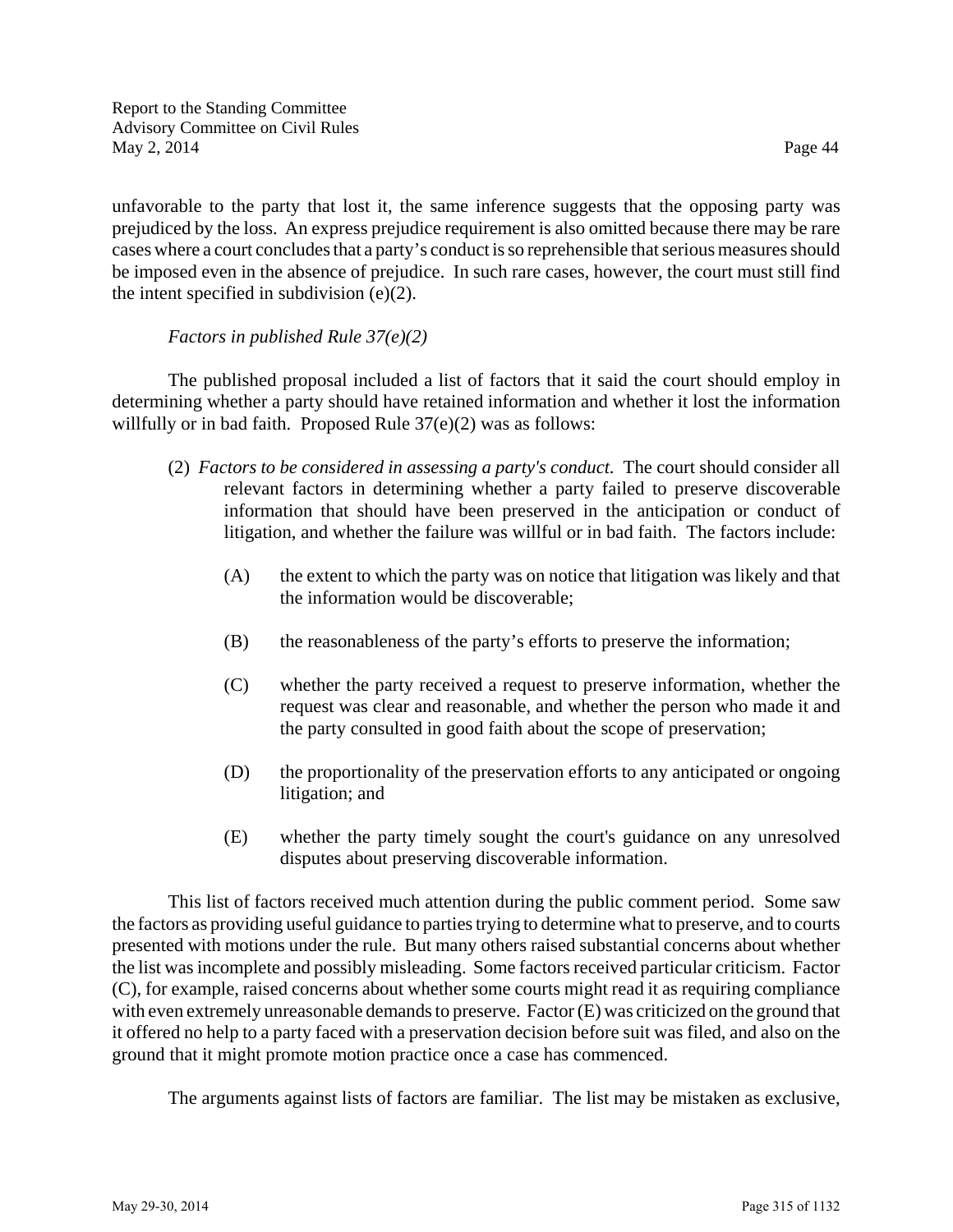or the list may become a routine set of items to be checked off, approached without sufficient care. Or the enumerated factors themselves may be less important than other factors omitted from the examples, either when the rule is adopted or as the world changes — and changes in the world of ESI are notoriously rapid. Or a wisely chosen list of factors may be expressed poorly. Or confusion may arise from the proper use of factors that bear differently on different determinations. The reasonableness of efforts to preserve information, for example, may have scant bearing in determining whether the loss caused prejudice — at most, there is a common element in the apparent importance of the information. For reasons like these it is common experience to begin with rule drafts that list factors, then to demote the factors to discussion in a Committee Note, and perhaps to take the final step of expunging all references to suggested factors for decision.

The eventual decision of the Advisory Committee was to remove the factors from the rule. Substantial portions of the Committee Note discussion of the factors have been retained, particularly as they bear on the question whether information should have been retained, and whether reasonable steps to preserve were taken.

### *Acts of God*

The published version attempted to address a concern raised by the Standing Committee whether the rule would permit sanctions to be imposed for events outside the party's control. The example given was the destruction of a hospital's computer records by flooding from SuperStorm Sandy. The published draft met this problem by providing for "sanctions" only if "the party's actions" caused the loss.

The same protection exists in the current recommendation. The revised rule authorizes the specified measures only when a party fails to "take reasonable steps to preserve" information that should be preserved in anticipation of litigation. As the Committee Note observes generally, such reasonable steps need not lead to perfect preservation. More specifically, the Note also acknowledges that a party cannot be held responsible for loss of information that occurs despite such steps. If the information is not in the party's control, or other events beyond its control — such as a flood, failure of a "cloud" service, or a malign software attack — cause the loss of information, the rule does not authorize measures under either Rule  $37(e)(1)$  or  $(e)(2)$ .

# *Replacing Present Rule 37(e)*

The published preliminary draft called for replacing present Rule 37(e) with the new rule. The invitation for public comment included the question whether the present rule should be preserved. There were some comments that favored retaining some of the present rule, but the great majority saw no need for retaining the current rule once the new rule is adopted. The Advisory Committee recommends replacing the current rule with the new rule.

The Advisory Committee concluded that retaining the present rule would cause confusion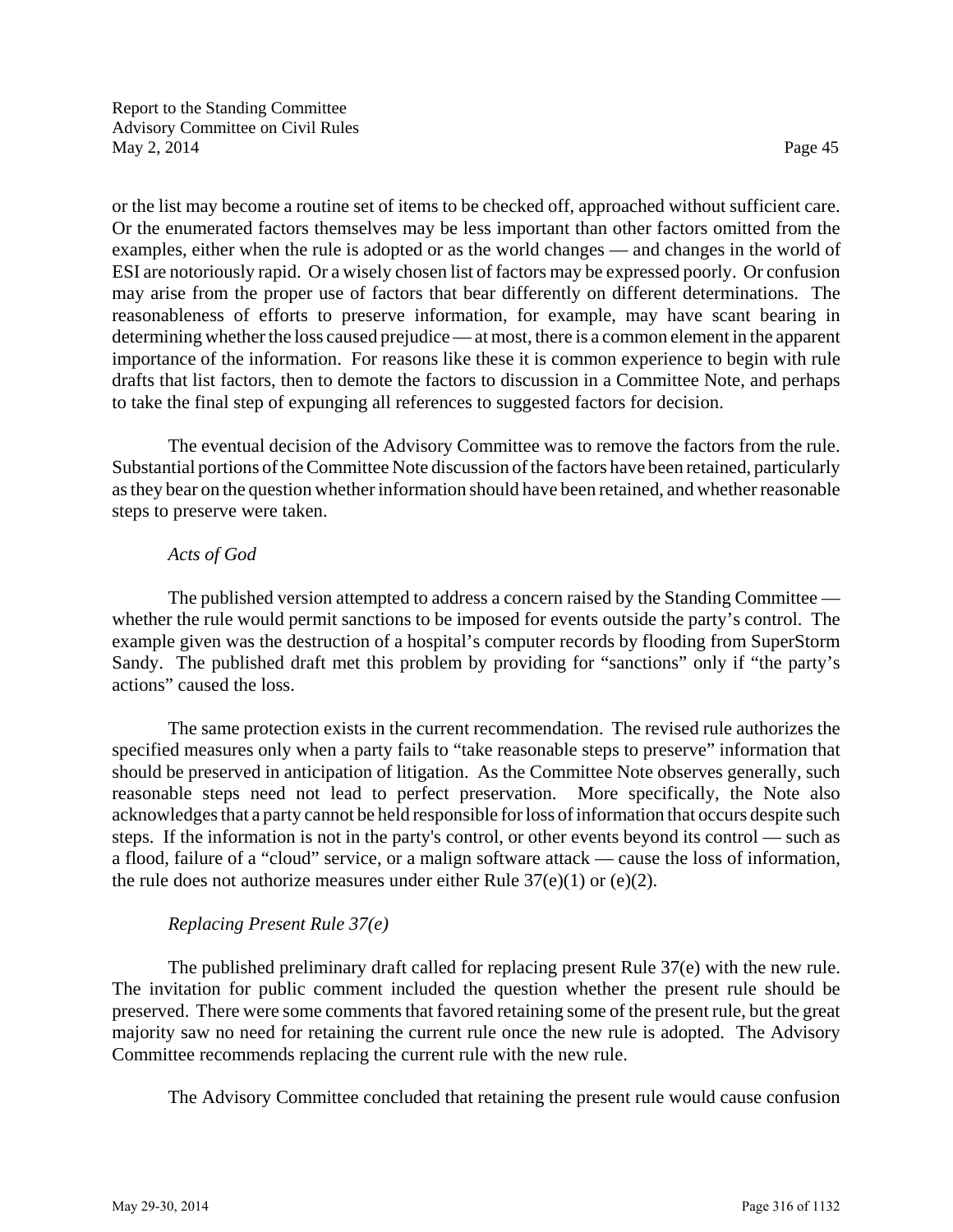in light of the new rule's text. For example, the present rule refers to "sanctions," while the new rule does not. The present rule talks in terms of "good faith," while the existing rule focuses on reasonable steps, prejudice, and the specific intent required in (e)(2). The present rule was designed to leave inherent power available for the loss of ESI, while the new rule displaces inherent power. The present rule includes a potentially open-ended exclusion of cases involving "exceptional circumstances," while the new rule does not. In light of these potential sources of confusion, and because the Advisory Committee believes that the proposed rule provides even more protection for parties who act reasonably than does the present rule, the Advisory Committee concluded that present Rule 37(e) should be replaced. Borrowing the language of the present rule, the Committee Note does state that the routine, good-faith operation of an electronic information system would be a relevant factor for the court to consider in evaluating whether a party failed to take reasonable steps to preserve lost information.

### *Conclusion and Gap Report*

The public comment period was very helpful in presenting issues regarding Rule 37(e). The Discovery Subcommittee carefully considered the public comments during a series of meetings and conference calls that produced the proposed rule. The Advisory Committee is confident that the proposed rule strikes the right balance on this important subject. Public comments also confirmed that rulemaking in this area is genuinely needed. For the guidance of the Standing Committee, the Gap Report regarding changes since publication is presented below.

# Gap Report

The revised rule is a modification of the published draft in several ways: (1) It applies only to electronically stored information; (2) It removes the provision in the published draft that authorized "sanctions" against a party that lacked the culpable state of mind called for in the rule if the loss of information caused "irreparable prejudice" to another party's ability to litigate; (3) It does not speak in terms of "sanctions" and no longer invokes the list of sanctions contained in Rule  $37(b)(2)(A)$ ; (4) It places primary emphasis on measures to restore or replace lost electronically stored information; (5) On finding prejudice to a party due to loss of the information, it authorizes the court to order measures "no greater than necessary" to cure the prejudice; (6) It does not use the culpability standard "willful or bad faith", substituting the standard that the party "acted with the intent to deprive another party of the information's use in the litigation"; (7) Only when that culpability standard is met, it authorizes the court to presume that the lost information was unfavorable to the party that lost it, to instruct the jury it may so infer from the loss of the information, or to dismiss the action or enter a default judgment; (8) It no longer includes in the rule a list of factors for the court's consideration in applying the rule. Recognizing that these changes are substantial, the Civil Rules Advisory Committee unanimously decided that republication would not be necessary to achieve adequate public comment and would not assist the work of the rules committees.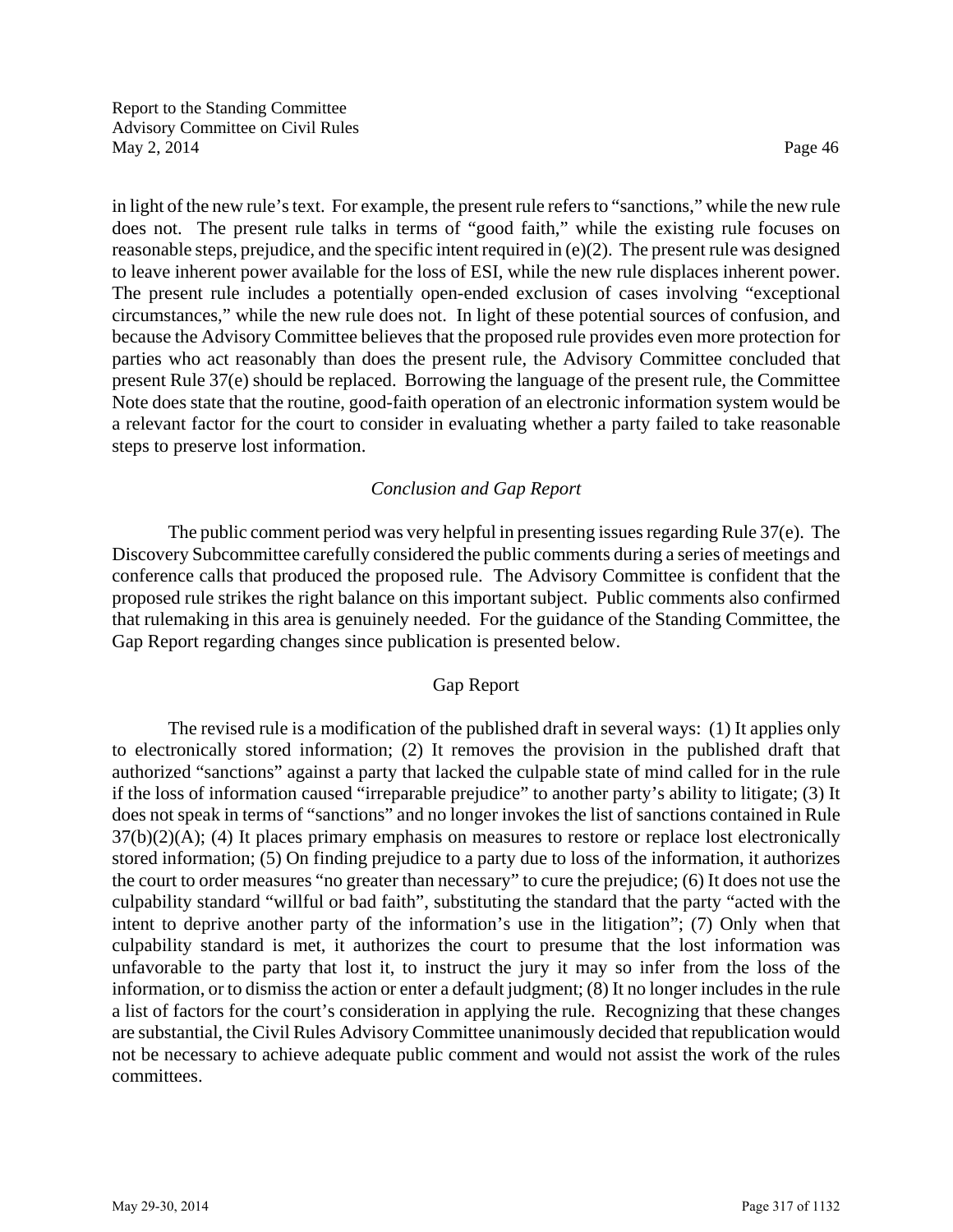# PROPOSED RULE 37(e)

| $\mathbf{1}$     | Rule 37. Failure to Make Disclosures or to Cooperate in Discovery; Sanctions                            |                                                                                   |                                                                                                                                |                                                                                                |  |  |
|------------------|---------------------------------------------------------------------------------------------------------|-----------------------------------------------------------------------------------|--------------------------------------------------------------------------------------------------------------------------------|------------------------------------------------------------------------------------------------|--|--|
| $\overline{2}$   |                                                                                                         |                                                                                   |                                                                                                                                | * * *                                                                                          |  |  |
| $\mathfrak{Z}$   | (e)                                                                                                     | Failure to Preserve Provide Electronically Stored Information. Absent exceptional |                                                                                                                                |                                                                                                |  |  |
| $\overline{4}$   |                                                                                                         |                                                                                   | circumstances, a court may not impose sanctions under these rules on a party for failing to                                    |                                                                                                |  |  |
| 5                |                                                                                                         |                                                                                   | provide electronically stored information lost as a result of the routine, good-faith operation                                |                                                                                                |  |  |
| $\boldsymbol{6}$ |                                                                                                         |                                                                                   | of an electronic information system. If electronically stored information that should have                                     |                                                                                                |  |  |
| $\overline{7}$   |                                                                                                         |                                                                                   | been preserved in the anticipation or conduct of litigation is lost because a party failed to                                  |                                                                                                |  |  |
| $8\,$            |                                                                                                         |                                                                                   |                                                                                                                                | take reasonable steps to preserve it, and it cannot be restored or replaced through additional |  |  |
| 9                |                                                                                                         | discovery, the court may:                                                         |                                                                                                                                |                                                                                                |  |  |
| 10               |                                                                                                         | $\Omega$                                                                          |                                                                                                                                | upon finding prejudice to another party from loss of the information, order measures           |  |  |
| 11               |                                                                                                         |                                                                                   |                                                                                                                                | no greater than necessary to cure the prejudice; or                                            |  |  |
| 12               |                                                                                                         |                                                                                   |                                                                                                                                |                                                                                                |  |  |
| 13               |                                                                                                         | (2)                                                                               | only upon finding that the party acted with the intent to deprive another party of the<br>information's use in the litigation: |                                                                                                |  |  |
|                  |                                                                                                         |                                                                                   |                                                                                                                                |                                                                                                |  |  |
| 14               |                                                                                                         |                                                                                   | <u>(A)</u>                                                                                                                     | presume that the lost information was unfavorable to the party;                                |  |  |
| 15               |                                                                                                         |                                                                                   | (B)                                                                                                                            | instruct the jury that it may or must presume the information was unfavorable                  |  |  |
| 16               |                                                                                                         |                                                                                   |                                                                                                                                | to the party; or                                                                               |  |  |
| 17               |                                                                                                         |                                                                                   | $\omega$                                                                                                                       | dismiss the action or enter a default judgment.                                                |  |  |
| 18               | <b>Committee Note</b>                                                                                   |                                                                                   |                                                                                                                                |                                                                                                |  |  |
| 19               |                                                                                                         |                                                                                   |                                                                                                                                | Present Rule 37(e), adopted in 2006, provides: "Absent exceptional circumstances, a court      |  |  |
| 20               | may not impose sanctions under these rules on a party for failing to provide electronically stored      |                                                                                   |                                                                                                                                |                                                                                                |  |  |
| 21               | information lost as a result of the routine, good-faith operation of an electronic information system." |                                                                                   |                                                                                                                                |                                                                                                |  |  |
| 22               | This limited rule has not adequately addressed the serious problems resulting from the continued        |                                                                                   |                                                                                                                                |                                                                                                |  |  |
| 23               | exponential growth in the volume of such information. Federal circuits have established                 |                                                                                   |                                                                                                                                |                                                                                                |  |  |
| 24               | significantly different standards for imposing sanctions or curative measures on parties who fail to    |                                                                                   |                                                                                                                                |                                                                                                |  |  |
| 25               | preserve electronically stored information. These developments have caused litigants to expend          |                                                                                   |                                                                                                                                |                                                                                                |  |  |
| 26               | excessive effort and money on preservation in order to avoid the risk of severe sanctions if a court    |                                                                                   |                                                                                                                                |                                                                                                |  |  |
| 27               |                                                                                                         | finds they did not do enough.                                                     |                                                                                                                                |                                                                                                |  |  |

 New Rule 37(e) replaces the 2006 rule. It authorizes and specifies measures a court may employ if information that should have been preserved is lost, and specifies the findings necessary to justify these measures. It therefore forecloses reliance on inherent authority or state law to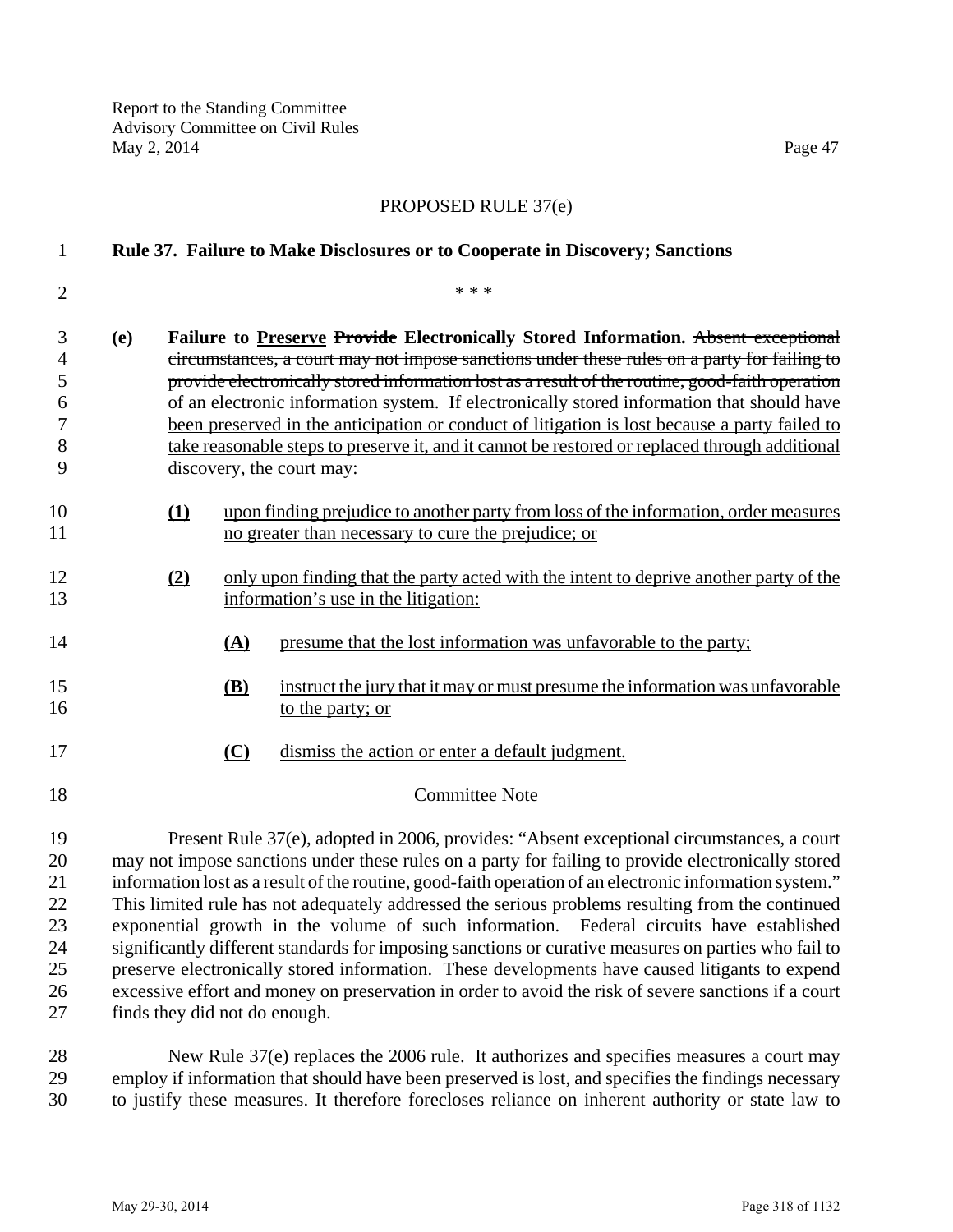determine when certain measures should be used. The rule does not affect the validity of an independent tort claim for spoliation if state law applies in a case and authorizes the claim.

 The new rule applies only to electronically stored information, also the focus of the 2006 rule. It applies only when such information is lost. Because electronically stored information often exists in multiple locations, loss from one source may often be harmless when substitute information can be found elsewhere.

 The new rule applies only if the lost information should have been preserved in the anticipation or conduct of litigation and the party failed to take reasonable steps to preserve it. Many court decisions hold that potential litigants have a duty to preserve relevant information when litigation is reasonably foreseeable. Rule 37(e) is based on this common-law duty; it does not attempt to create a new duty to preserve. The rule does not apply when information is lost before a duty to preserve arises.

 In applying the rule, a court may need to decide whether and when a duty to preserve arose. Courts should consider the extent to which a party was on notice that litigation was likely and that the information would be relevant. A variety of events may alert a party to the prospect of litigation. Often these events provide only limited information about that prospective litigation, however, so that the scope of information that should be preserved may remain uncertain. It is important not to be blinded to this reality by hindsight arising from familiarity with an action as it is actually filed.

 Although the rule focuses on the common-law obligation to preserve in the anticipation or conduct of litigation, courts may sometimes consider whether there was an independent requirement that the lost information be preserved. Such requirements arise from many sources — statutes, administrative regulations, an order in another case, or a party's own information-retention protocols. The court should be sensitive, however, to the fact that such independent preservation requirements may be addressed to a wide variety of concerns unrelated to the current litigation. The fact that a party had an independent obligation to preserve information does not necessarily mean that it had such a duty with respect to the litigation, and the fact that the party failed to observe some other preservation obligation does not itself prove that its efforts to preserve were not reasonable with respect to a particular case.

 The duty to preserve may in some instances be triggered or clarified by a court order in the case. Preservation orders may become more common, in part because Rules 16(b)(3)(B)(iii) and  $26(f)(3)(C)$  are amended to encourage discovery plans and orders that address preservation. Once litigation has commenced, if the parties cannot reach agreement about preservation issues, promptly seeking judicial guidance about the extent of reasonable preservation may be important.

 The rule applies only if the information was lost because the party failed to take reasonable steps to preserve the information. Due to the ever-increasing volume of electronically stored information and the multitude of devices that generate such information, perfection in preserving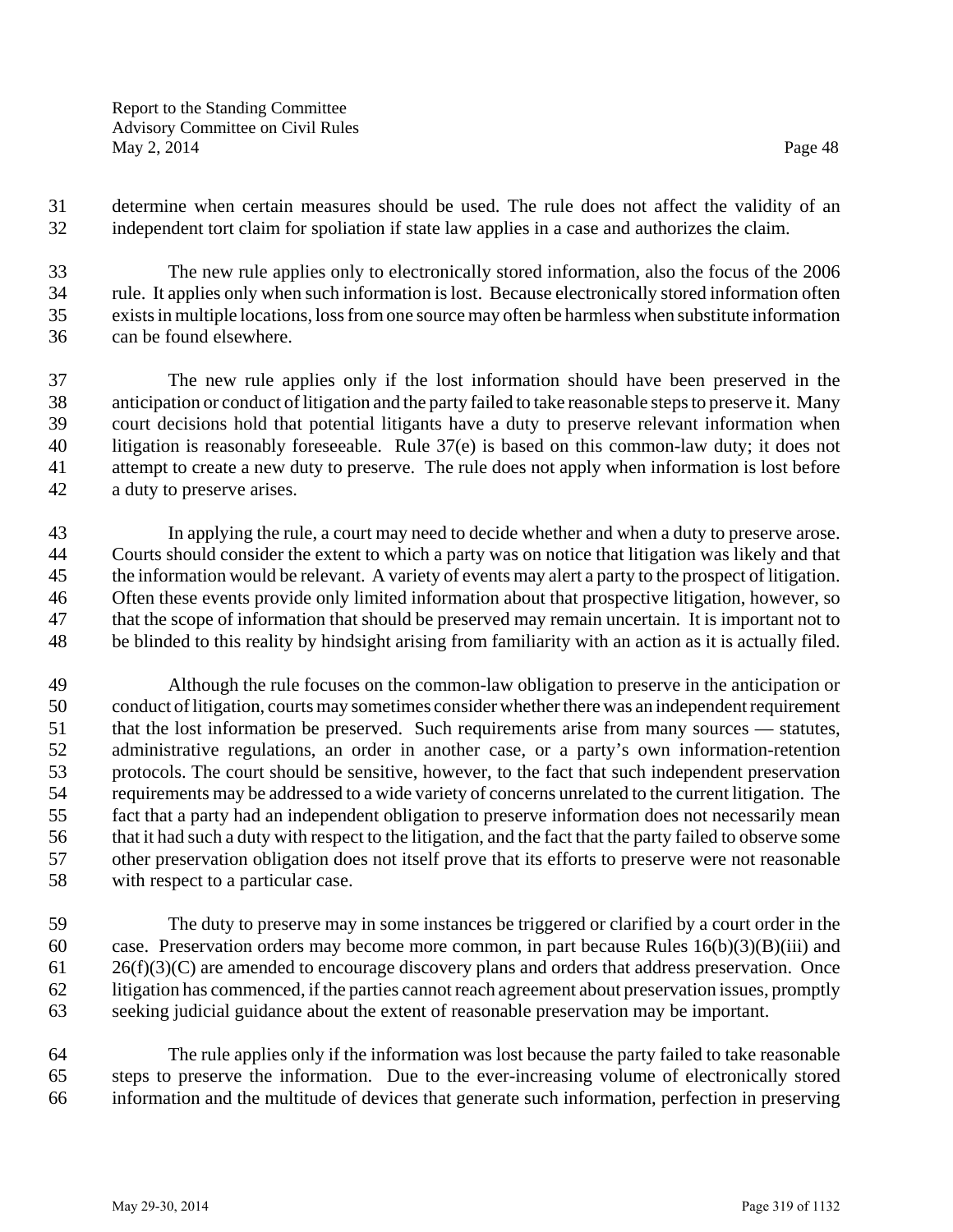all relevant electronically stored information is often impossible. As under the current rule, the routine, good-faith operation of an electronic information system would be a relevant factor for the court to consider in evaluating whether a party failed to take reasonable steps to preserve lost information, although the prospect of litigation may call for reasonable steps to preserve information

 by intervening in that routine operation. This rule recognizes that "reasonable steps" to preserve suffice; it does not call for perfection. The court should be sensitive to the party's sophistication with regard to litigation in evaluating preservation efforts; some litigants, particularly individual litigants, may be less familiar with preservation obligations than others who have considerable experience in litigation.

 Because the rule calls only for reasonable steps to preserve, it is inapplicable when the loss of information occurs despite the party's reasonable steps to preserve. For example, the information may not be in the party's control. Or information the party has preserved may be destroyed by events outside the party's control — the computer room may be flooded, a "cloud" service may fail, a malign software attack may disrupt a storage system, and so on. Courts may, however, need to assess the extent to which a party knew of and protected against such risks.

 Another factor in evaluating the reasonableness of preservation efforts is proportionality. The court should be sensitive to party resources; aggressive preservation efforts can be extremely costly, and parties (including governmental parties) may have limited staff and resources to devote to those efforts. A party may act reasonably by choosing a less costly form of information preservation, if it is substantially as effective as more costly forms. It is important that counsel become familiar with their clients' information systems and digital data — including social media — to address these issues. A party urging that preservation requests are disproportionate may need to provide specifics about these matters in order to enable meaningful discussion of the appropriate preservation regime.

 When a party fails to take reasonable steps to preserve electronically stored information that should have been preserved in the anticipation or conduct of litigation, and the information is lost as a result, Rule 37(e) directs that the initial focus should be on whether the lost information can be restored or replaced through additional discovery. Nothing in the rule limits the court's powers under Rules 16 and 26 to authorize additional discovery. Orders under Rule 26(b)(2)(B) regarding 96 discovery from sources that would ordinarily be considered inaccessible or under Rule  $26(c)(1)(B)$  on allocation of expenses may be pertinent to solving such problems. If the information is restored or replaced, no further measures should be taken. At the same time, it is important to emphasize that efforts to restore or replace lost information through discovery should be proportional to the apparent importance of the lost information to claims or defenses in the litigation. For example, substantial measures should not be employed to restore or replace information that is marginally relevant or duplicative.

 **Subdivision (e)(1).** This subdivision applies only if information should have been preserved in the anticipation or conduct of litigation, a party failed to take reasonable steps to preserve the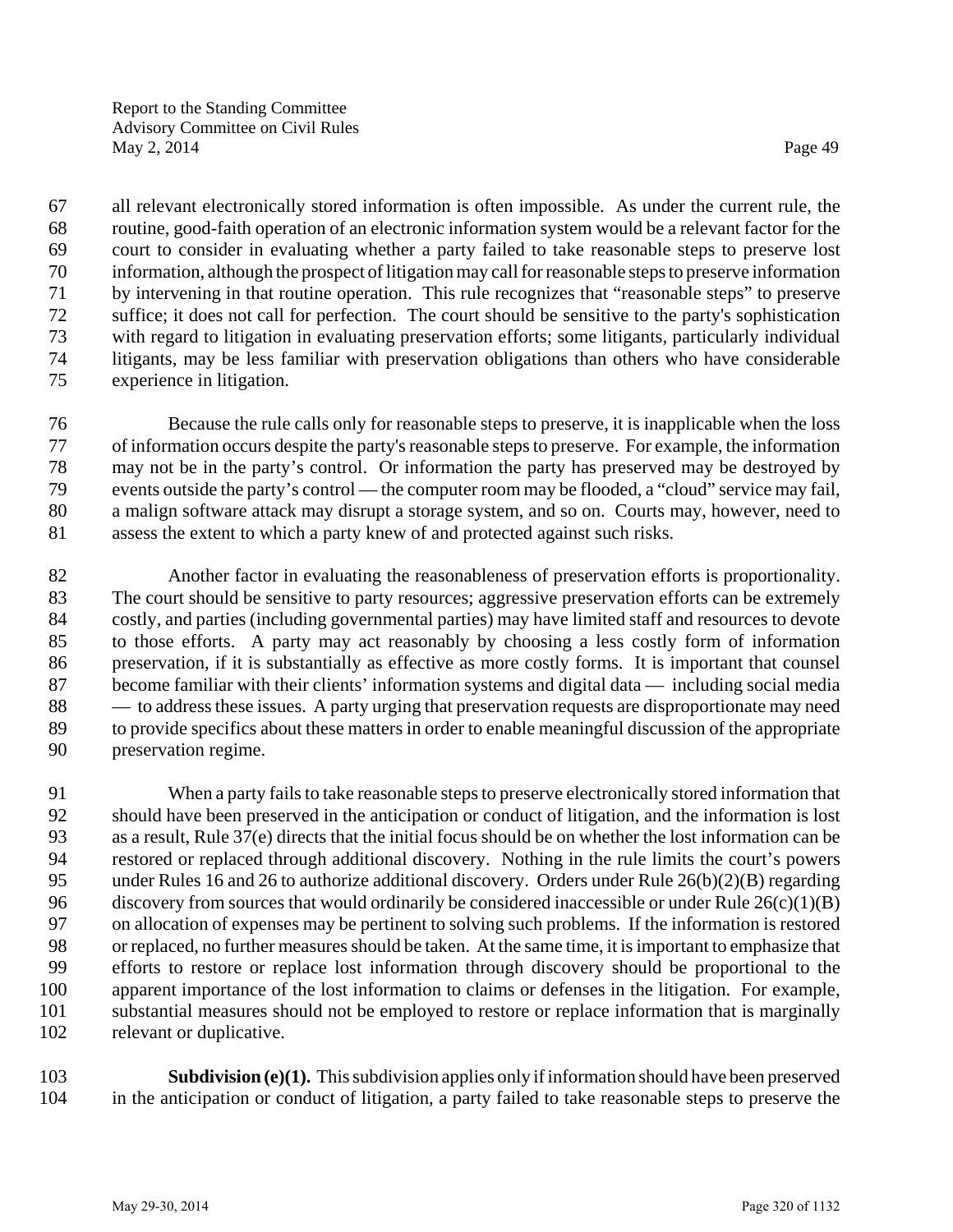information, information was lost as a result, and the information could not be restored or replaced by additional discovery. In addition, a court may resort to (e)(1) measures only "upon finding prejudice to another party from loss of the information." An evaluation of prejudice from the loss of information necessarily includes an evaluation of the information's importance in the litigation.

 The rule does not place a burden of proving or disproving prejudice on one party or the other. Determining the content of lost information may be a difficult task in some cases, and placing the burden of proving prejudice on the party that did not lose the information may be unfair. In other situations, however, the content of the lost information may be fairly evident, the information may appear to be unimportant, or the abundance of preserved information may appear sufficient to meet the needs of all parties. Requiring the party seeking curative measures to prove prejudice may be reasonable in such situations. The rule leaves judges with discretion to determine how best to assess prejudice in particular cases.

 Once a finding of prejudice is made, the court is authorized to employ measures "no greater 118 than necessary to cure the prejudice." The range of such measures is quite broad if they are necessary for this purpose. There is no all-purpose hierarchy of the severity of various measures; the severity of given measures must be calibrated in terms of their effect on the particular case. But authority to order measures no greater than necessary to cure prejudice does not require the court to adopt measures to cure every possible prejudicial effect. Much is entrusted to the court's discretion.

 In an appropriate case, it may be that serious measures are necessary to cure prejudice found 125 by the court, such as forbidding the party that failed to preserve information from putting on certain evidence, permitting the parties to present evidence and argument to the jury regarding the loss of information, or giving the jury instructions to assist in its evaluation of such evidence or argument, 128 other than instructions to which subdivision (e)(2) applies. Care must be taken, however, to ensure 129 that curative measures under subdivision  $(e)(1)$  do not have the effect of measures that are permitted under subdivision (e)(2) only on a finding of intent to deprive another party of the lost information's use in the litigation. An example of an inappropriate (e)(1) measure might be an order striking pleadings related to, or precluding a party from offering any evidence in support of, the central or only claim or defense in the case. On the other hand, it may be appropriate to exclude a specific item of evidence to offset prejudice caused by failure to preserve other evidence that might contradict the excluded item of evidence.

**Subdivision (e)(2).** This subdivision authorizes courts to use specified and very severe measures to address or deter failures to preserve electronically stored information, but only on finding that the party that lost the information acted with the intent to deprive another party of the information's use in the litigation. It is designed to provide a uniform standard in federal court for use of these serious measures when addressing failure to preserve electronically stored information. It rejects cases such as *Residential Funding Corp. v. DeGeorge Financial Corp.*, 306 F.3d 99 (2d Cir. 2002), that authorize the giving of adverse-inference instructions on a finding of negligence or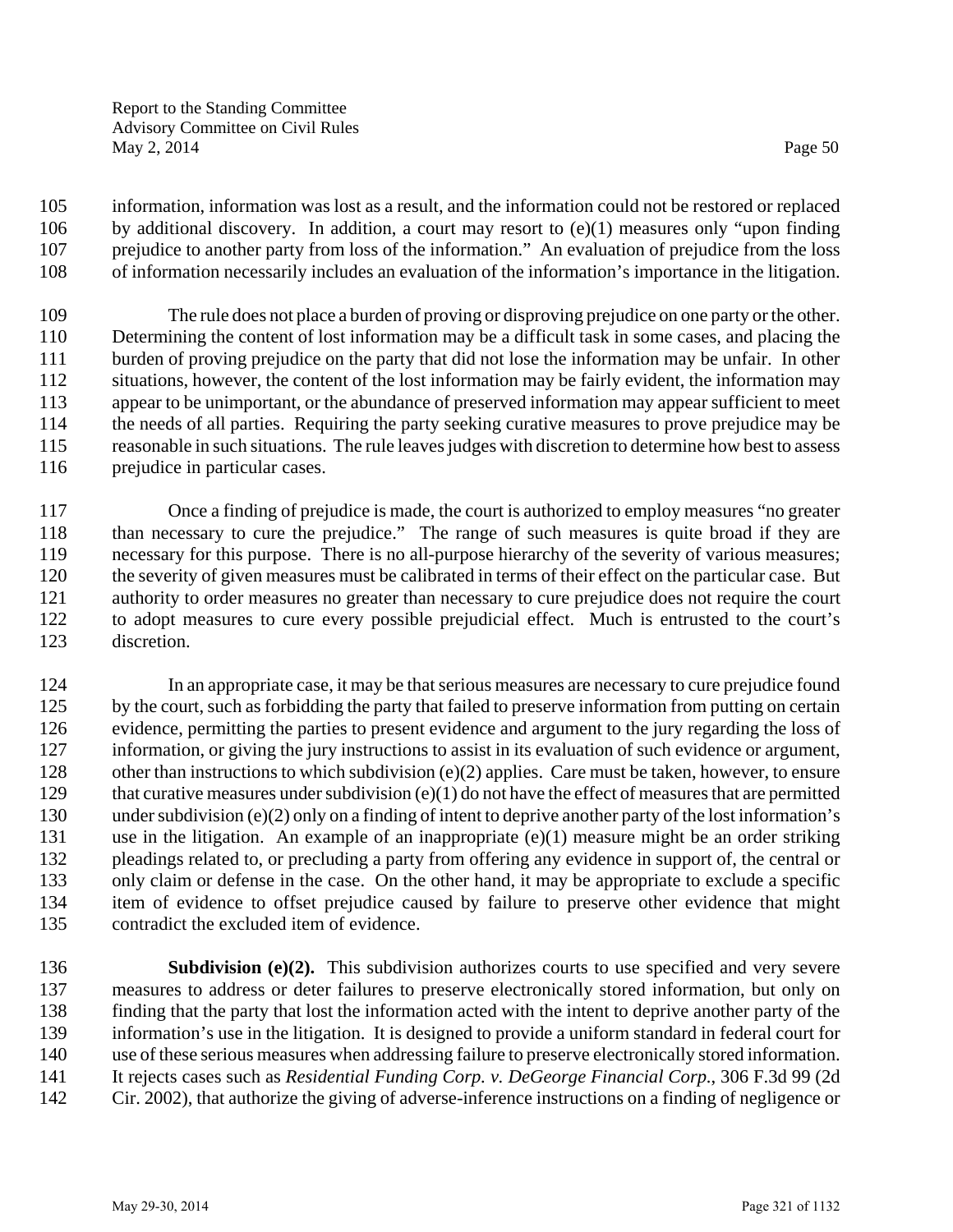### gross negligence.

 Adverse-inference instructions were developed on the premise that a party's intentional loss or destruction of evidence to prevent its use in litigation gives rise to a reasonable inference that the evidence was unfavorable to the party responsible for loss or destruction of the evidence. Negligent or even grossly negligent behavior does not logically support that inference. Information lost through negligence may have been favorable to either party, including the party that lost it, and inferring that it was unfavorable to that party may tip the balance at trial in ways the lost information never would have. The better rule for the negligent or grossly negligent loss of electronically stored information is to preserve a broad range of measures to cure prejudice caused by its loss, but to limit the most severe measures to instances of intentional loss or destruction.

 Similar reasons apply to limiting the court's authority to presume or infer that the lost information was unfavorable to the party who lost it when ruling on a pretrial motion or presiding at a bench trial. Subdivision (e)(2) limits the ability of courts to draw adverse inferences based on the loss of information in these circumstances, permitting them only when a court finds that the information was lost with the intent to prevent its use in litigation.

 Subdivision (e)(2) applies to jury instructions that permit or require the jury to presume or infer that lost information was unfavorable to the party that lost it. Thus, it covers any instruction that directs or permits the jury to infer from the loss of information that it was in fact unfavorable 161 to the party that lost it. The subdivision does not apply to jury instructions that do not involve such 162 an inference. For example, subdivision (e)(2) would not prohibit a court from allowing the parties to present evidence to the jury concerning the loss and likely relevance of information and instructing the jury that it may consider that evidence, along with all the other evidence in the case, in making its decision. These measures, which would not involve instructing a jury it may draw an adverse inference from loss of information, would be available under subdivision (e)(1) if no greater 167 than necessary to cure prejudice. In addition, subdivision (e)(2) does not limit the discretion of courts to give traditional missing evidence instructions based on a party's failure to present evidence it has in its possession at the time of trial.

 Subdivision (e)(2) requires a finding that the party acted with the intent to deprive another party of the information's use in the litigation. This finding may be made by the court when ruling on a pretrial motion, when presiding at a bench trial, or when deciding whether to give an adverse inference instruction at trial. If a court were to conclude that the intent finding should be made by a jury, the court's instruction should make clear that the jury may infer from the loss of the information that it was unfavorable to the party that lost it only if the jury first finds that the party 176 acted with the intent to deprive another party of the information's use in the litigation. If the jury does not make this finding, it may not infer from the loss that the information was unfavorable to the party that lost it.

Courts should exercise caution in using the measures specified in (e)(2). Finding an intent